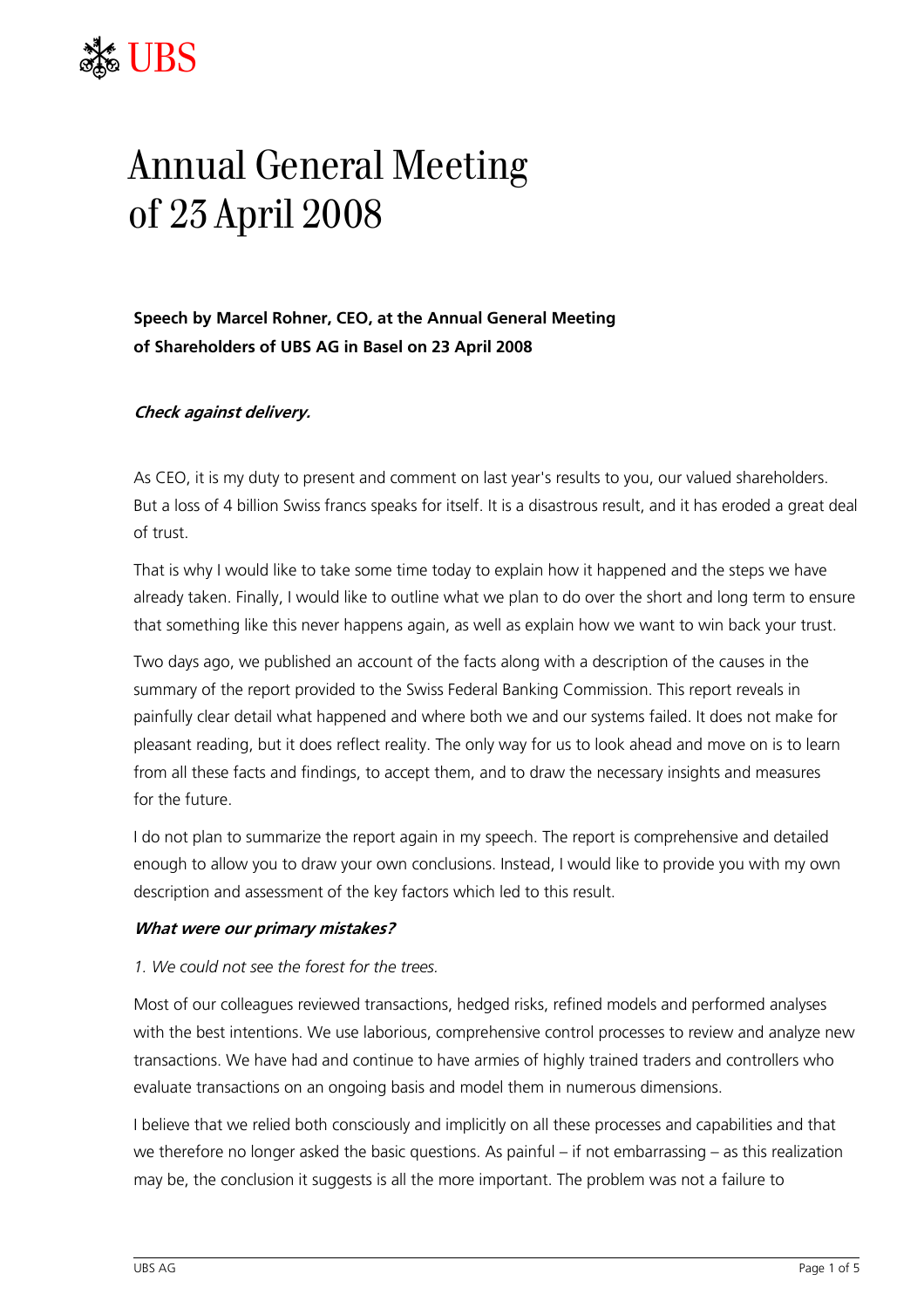

appreciate complexity, but rather the opposite – it was a lack of simplicity and critical perspective which prevented the right questions from being asked while there was still time.

# *2. We cross-subsidized certain businesses.*

Over the last 15 years, our bank has grown through a combination of acquisitions and organic growth. We always saw it as one complete entity. By continually expanding existing units, we gradually grew our international business. And based on our organizational structure of first four and then three business units, we often said that we were not a holding company but rather a single integrated bank.

Yet it was this very focus on unity which created another problem. The whole can only function when all of its parts function. And the parts can only function if they are able to flourish on their own, without any outside help, under the same conditions as the competition.

In essence, one of the main causes of the problem seems paradoxical. We did not question the integrated model enough. We used the strength of our balance sheet and compelling financing options for activities which should have been more expensive to finance based on their risk. We used our surplus cash flow from the wealth management business to promote organic growth in the Investment Bank. That was where we went wrong.

Logically speaking, expensive cash and scarce capital should enforce the discipline needed when engaging in high-risk activities and deciding which activities scarce resources will be allocated to. Scarcity forces us to select only those transactions which have the best risk-return profile. And this scarcity of resources is critical to successful investment banking.

# *3. We tried to generate growth by copying the strategy and processes of the competition instead of relying on our own inner strengths and identity.*

Comparison with the competition is both important and indispensable. But if it leads to a me-too strategy this can be dangerous in a high-risk, resource-intensive business

In the fixed income business, we had been losing ground steadily against the competition since 2002. However, it was wrong to try to minimize this growing gulf on the basis of product imagery alone. We were too hasty in our strategy and concentrated too heavily on filling in the gaps in our range of products.

There is tremendous pressure to deliver earnings growth. But in our case, the response to that pressure must be to increase sustainable earnings. Sustainable earnings are based on client value. Anything else only promotes short-term growth. One of the responsibilities of leading a company is to resist exactly this sort of temptation, and not to give in to the pressure to deliver short-term earnings at the expense of sustainable growth.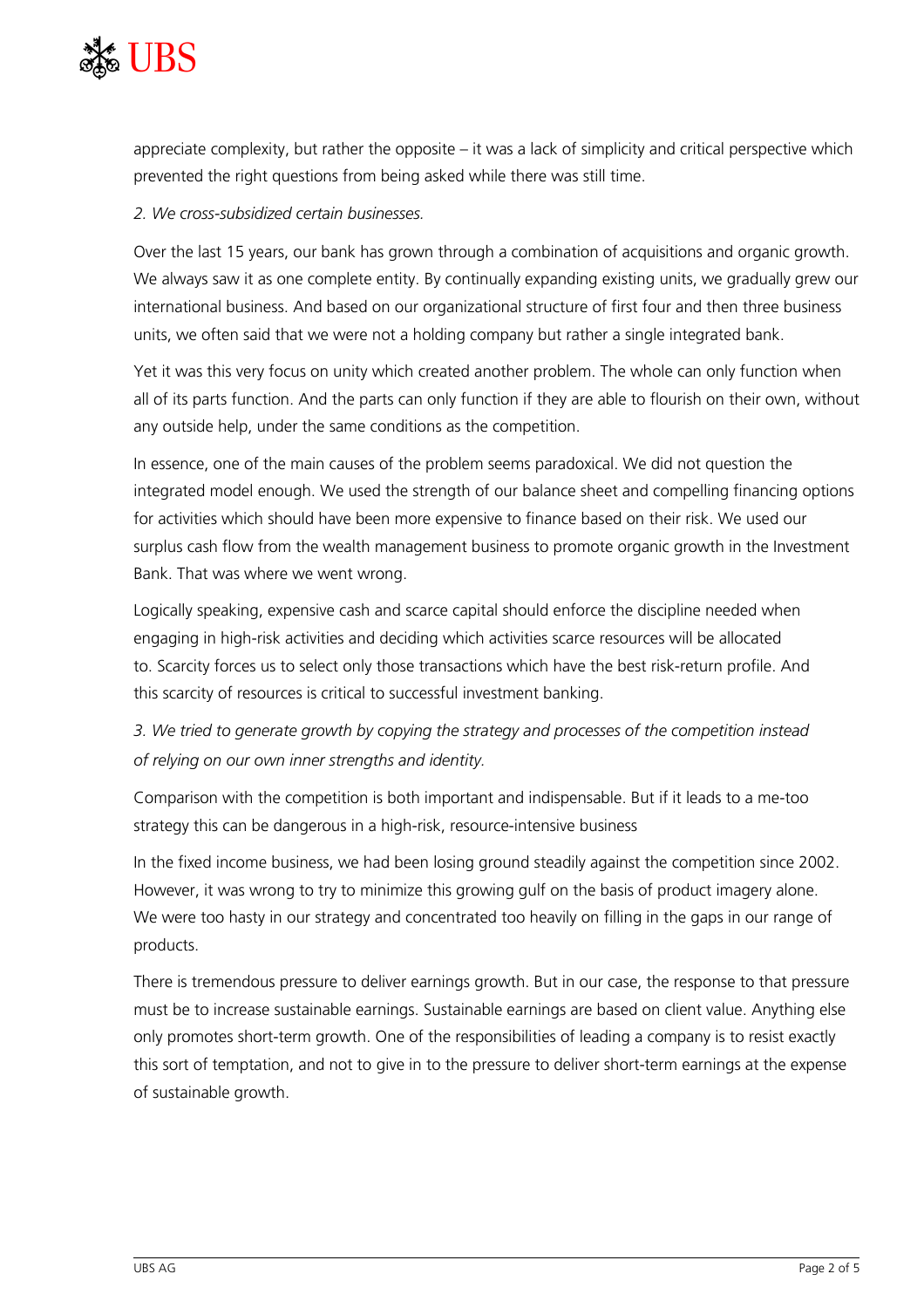

# **Based on these lessons learned, we have already initiated a number of immediate steps.**

The first thing we have started to do is reduce our risk. Today our problem positions are only about a third of what they were at the end of September 2007. But we still have risk exposure, and the remaining portfolios are still subject to fluctuations. Meanwhile, valuations are at a very low level – in some cases below the intrinsic value of the security. Also, trading has started up again at the current level, buyers are making their presence felt and specialized investors are finding favorable ground-floor opportunities. This at least is an improvement on the situation of the last few months.

For the short term, the focus of risk control will be squarely on risk reduction. In addition, we have already started making some necessary corrections in risk measurement and risk reporting.

Secondly we have started to reduce our balance sheet. This reduction is necessary both to eliminate cross-subsidization and to achieve a sustainable structure for our liabilities.

The third step has been to move toward considerably simplifying and reducing our fixed income business. We have identified areas where we no longer want to operate and have transferred the respective risk positions to a separate unit. This step gives us the option of allowing outside investors to take a share in our risk or even spinning off those operations. It also provides us with additional flexibility in finding a solution to our problems.

The fourth step is to bring the costs of the Investment Bank into line with our new positioning and prevailing market conditions. We will provide more detail on all these measures at the beginning of May.

#### **What is the mid-term and the long-term outlook?**

#### *1. Our decision-making authority and processes have to become clearer and less complex.*

With its decision to eliminate the Chairman's Office and ensure a clearer division of responsibilities between the Group Executive Board and the Board of Directors, the latter has already taken a first step in this direction.

In general, the emphasis in risk control is on simplifying decision-making processes and defining responsibilities more clearly. We will have fewer processes and clearer areas of authority. Based on the new structure of the Board of Directors, we will make the necessary changes in the second quarter.

#### *2. Our strategic positioning is based on current business areas.*

Our future will build on everything that functioned not only well, but *extremely* well.

Our Swiss business is the foundation for everything else. It provides earnings that are not just stable, but growing, and it operates alongside the Swiss wealth management business on a uniform platform and infrastructure.

Our global wealth management business is the backbone of our activities. Last year it turned in an absolute record performance. We will continue to invest in hiring new advisors and in continuing to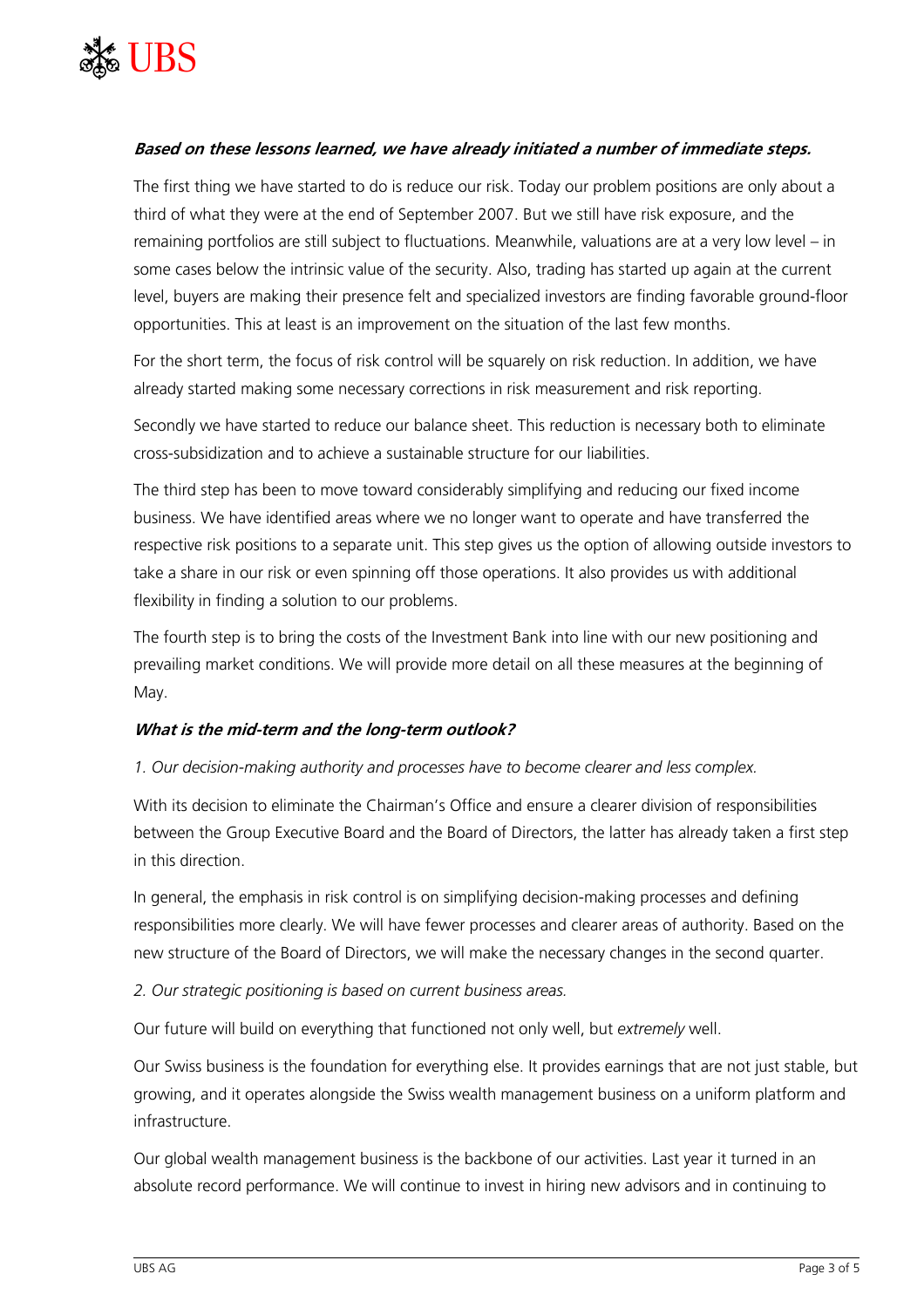

gain market share worldwide. There is hardly any global wealth management business that can compare to ours. The scale of our activities in this area sets us apart from all of our competitors.

Both in Switzerland and internationally, we will now make tireless efforts in winning back the lost trust of our clients.

## *3. But what do we hope to achieve in investment banking?*

Until now we have always talked about investment banking in a general way, but that characterization is too broad.

Our investment banking activities primarily concern trading and capital market transactions with institutional clients, which include institutional asset managers such as fund managers, pension funds, insurance companies and hedge funds. But we also partner with other banks. Finally, we operate our wealth management business within UBS with intermediaries of other wealthy private clients such as external asset managers and private banks. Most of these activities have a compelling risk-return ratio.

The only thing that really counts is creating sustainable earnings growth, meaning earnings from client business. However, client business that comes at the cost of substantial balance sheet and capital resources is not sustainable client business, in the same way that proprietary trading with high concentration risk and illiquid positions is not sustainable.

We no longer aim to offer everything to everyone in investment banking. We aim to achieve the highest client-driven growth. But to do that, we do not need an oversized balance sheet. We do not need an oversized inventory of trading portfolios. And we do not need an unnecessary concentration of risk. Most parts of the investment bank did operate successfully and proved that exactly those things are possible.

# *4. But how can we be sure that we will not lose our way again in the future?*

In the past we neglected to define firm objectives and metrics for every business area that puts the emphasis on creating shareholder value.

For the Investment Bank, in concrete terms that means that free cash flow should generate an appropriate return in relation to invested capital. That may sound somewhat technical, but practically speaking it means that the capital required by the Investment Bank for future growth must be generated under its own steam. Surpluses from the wealth management business will be returned to shareholders through dividends or share buy-backs.

We have already introduced an improved procedure for capital allocation – in other words, distributing the necessary internal funds to individual business areas – which uses risks, risk-weighted assets and also the size of the balance sheet as criteria. This allocation is the basis for a financially meaningful and rigorous measurement of the value added by individual businesses.